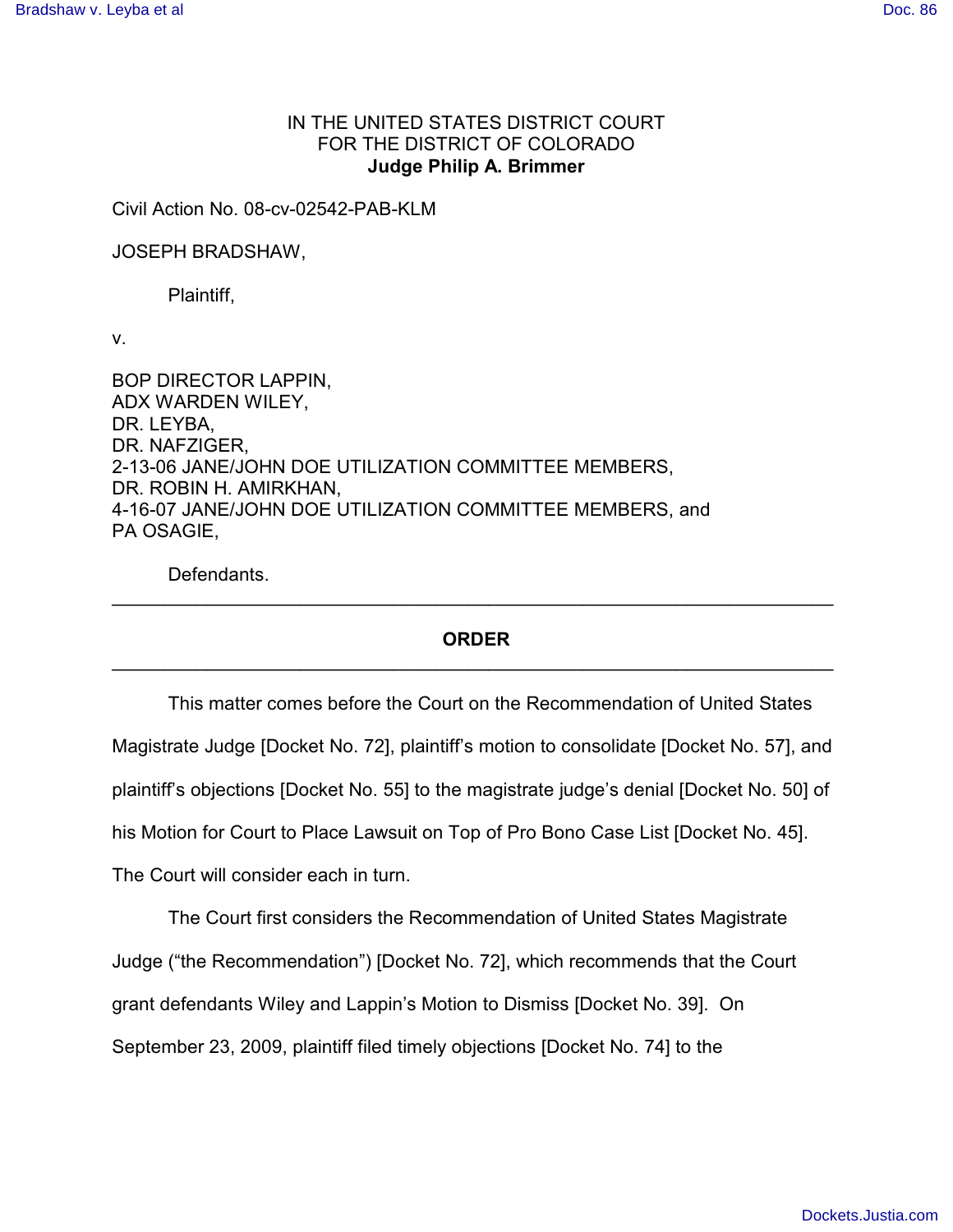Recommendation. Defendants Wiley and Lappin have filed a response [Docket No. 75] to the objections.

The Court has conducted a *de novo* review of the record and has construed the plaintiff's pleadings liberally in light of his status as a *pro se* plaintiff. *See Haines v. Kerner*, 404 U.S. 519, 520-21 (1972).

The Court agrees with the Recommendation that plaintiff's allegations fail to establish this Court's personal jurisdiction over defendant Harley G. Lappin, the Director of the Federal Bureau of Prisons ("BOP"). Plaintiff's contention that defendant Lappin sent a directive to BOP personnel instructing them to cut costs, resulting in a denial of medical treatment,<sup>1</sup> does not establish minimum contacts with Colorado. See *Trierweiler v. Croxton & Trench Holding Corp.*, 90 F.3d 1523, 1534 (10th Cir. 1996). There is no allegation here that defendant Lappin "purposefully directed [his] activities at residents of the forum state." *Arocho v. Nafziger*, No. 09-1095, 2010 WL 681679, at \*5 (10th Cir. March 1, 2010) (quotations and citation omitted). In *Arocho*, the Tenth Circuit determined the district court had personal jurisdiction over Lappin in a case where he "was actively and directly responsible for the denial of medical treatment recommended for Mr. Arocho by prison medical personnel." *Id.* at \*3. Unlike in *Arocho*, defendant Lappin's conduct here consists of a generalized directive to all BOP

 $P$ laintiff's allegation regarding defendant Lappin's actions consist of the following: "[I]n 2005, Lappin sent a directive to all BOP employees that they all must do their part by cutting back on operation costs, including, but not limited to, cutting back on medical care and specialist assessment and treatment for inmates, [due] to the budget cut, [due] to the war on terror." Final Am. Compl. [Docket No. 10] at 7; "[I]n 2005, Lappin sent a directive to all BOP employees that they all must do their part by cutting back on operating costs, including, but not limited to, cutting back on Hepatitis patients, assessment, and treatment costs. . . ." *Id.* at 11.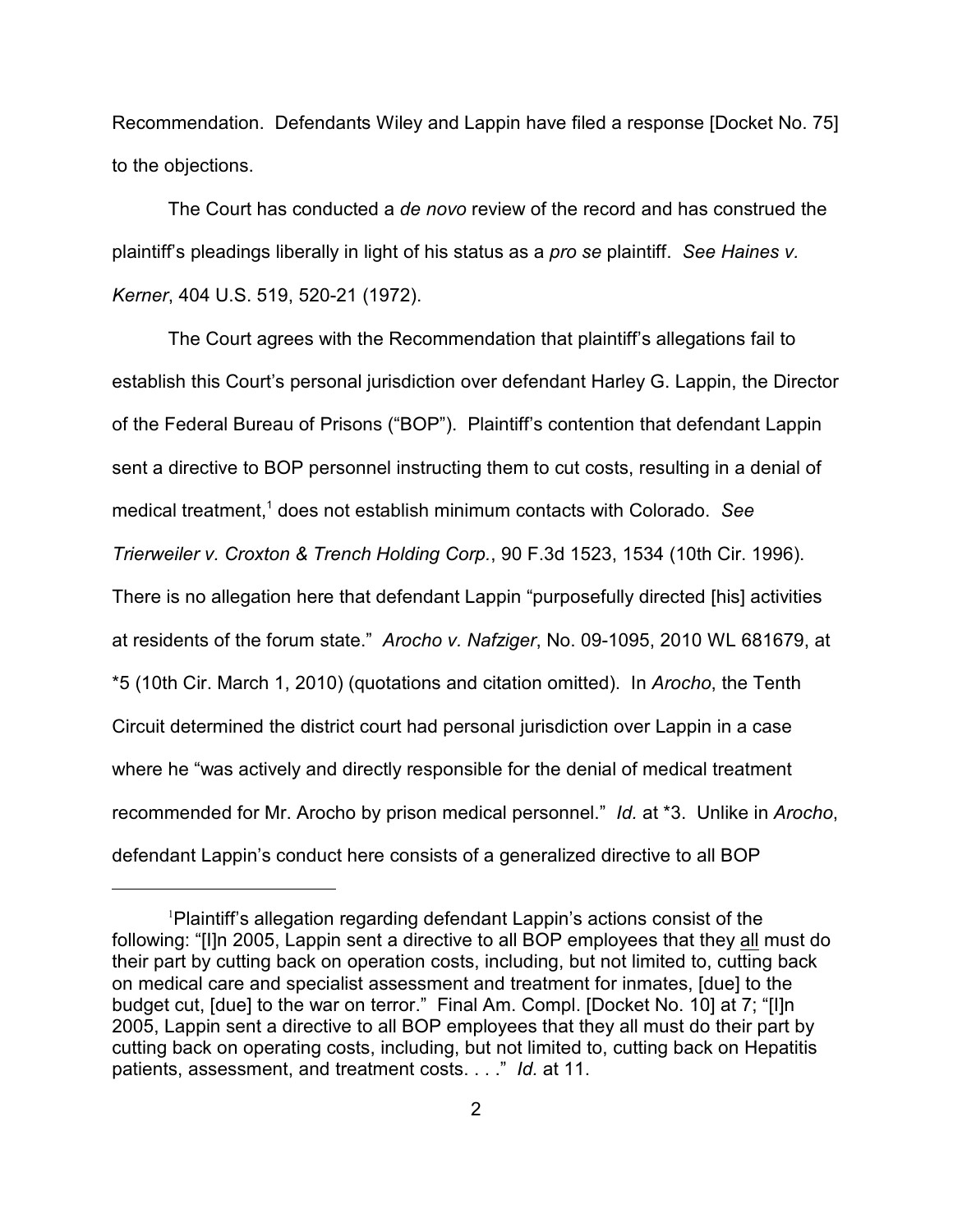employees regarding cost cutting. *Cf. id.* at \*5 ("Lappin did not allegedly issue some generalized prohibition on [the use of specific pharmaceutical] treatment in federal prisons; he denied a specific treatment request by a Colorado prison physician, precluding use of the requested medication to an inmate in the federal facility in Florence, Colorado."). In short, this *is* "a situation where an official is being haled into an out-of-state court merely because he had a remote supervisory relationship to the parties or the subject matter of a case." *Id.* at \*3; *see Hill v. Pugh*, 75 F. App'x 715, 719 (10th Cir. 2003) (unpublished) ("It is not reasonable to suggest that federal prison officials may be hauled into court simply because they have regional and national supervisory responsibilities over facilities within a forum state.").

Furthermore, the Court concludes that justice does not require a transfer of the action under 28 U.S.C. § 1631. *See Trujillo v. Williams*, 465 F.3d 1210, 1222 (10th Cir. 2006) ("A court may *sua sponte* cure jurisdictional and venue defects by transferring a suit under the federal transfer statutes . . . when it is in the interests of justice."). Plaintiff's only allegation regarding defendant Lappin is that he issued a directive to all BOP employees to cut costs, and thus it fails to allege any conduct implicating an infringement of plaintiff's constitutional rights. *See In re Cline*, 531 F.3d 1249, 1251 (10th Cir. 2008) (noting that one factor, *inter alia*, a court may consider when "deciding whether a transfer is in the interest of justice" is "whether the claims alleged are likely to have merit") (citing *Trujillo*, 465 F.3d at 1223 n.16).

Finally, plaintiff fails to adequately allege any personal participation by defendant Wiley in the medical decisions plaintiff finds objectionable. To state a claim against

3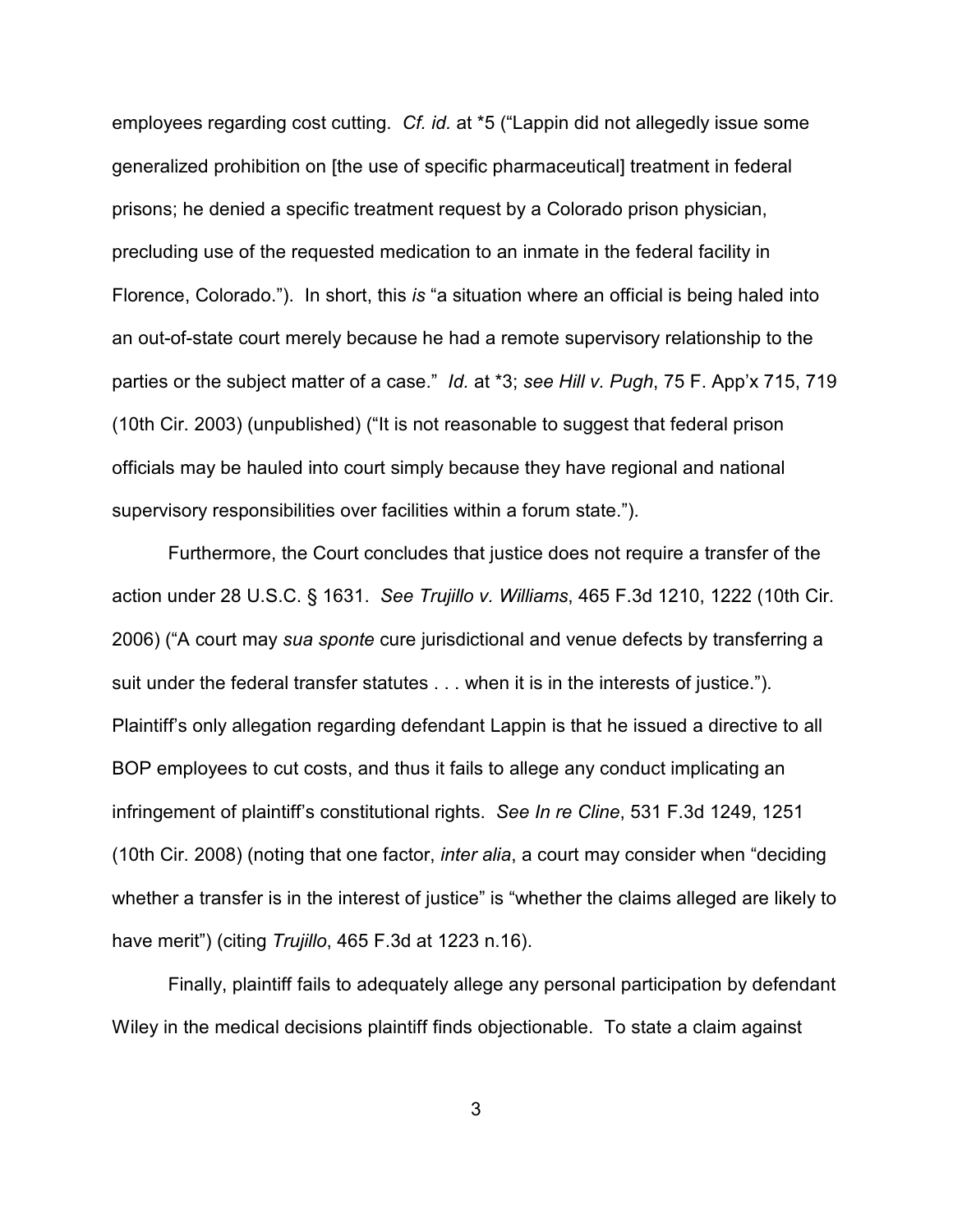Wiley, plaintiff must adequately allege both that "the supervisor's subordinates violated the Constitution" and "an 'affirmative link' between the supervisor and the violation, namely the active participation or acquiescence of the supervisor in the constitutional violation by the subordinates." *Serna v. Colo. Dep't of Corr.*, 455 F.3d 1146, 1151 (10th Cir. 2006). Plaintiff alleges in his complaint that he is being denied doctor-ordered medical treatment. *Cf. Oxendine v. Kaplan*, 241 F.3d 1272, 1276 (10th Cir. 2001) ("[A] medical need is considered 'sufficiently serious' [for Eighth Amendment purposes] if the condition 'has been diagnosed by a physician as mandating treatment . . . ."). While other aspects of the complaint indicate that the doctor's order to treat plaintiff was later rescinded, the Court need not determine whether plaintiff has adequately stated a claim for violation of the Eighth Amendment against any other defendants because plaintiff has failed to adequately allege personal participation by Wiley in the alleged constitutional violation. Plaintiff merely alleges that defendant Wiley was made aware of plaintiff's concerns through the grievance process and a letter and, in response, referred the issue to the relevant medical committee. *See* Final Am. Compl. [Docket No. 10] at 10. This does not support an inference of active participation or

<sup>&</sup>lt;sup>2</sup>In Arocho v. Nafziger, No. 09-1095, 2010 WL 681679 (10th Cir. March 1, 2010), the Tenth Circuit noted that "given a recent Supreme Court pronouncement, the basic concept of § 1983 and *Bivens* supervisory liability itself may no longer be tenable." *Id.* at \*3 n.4 (citing *Ashcroft v. Iqbal*, 129 S. Ct. 1937, 1949 (2009)). "After *Iqbal*, circuits that had held supervisors liable when they knew of and acquiesced in the unconstitutional conduct of subordinates have expressed some doubt over the continuing validity of even that limited form of liability." *Id.* (citations omitted). The claims in *Iqbal* alleged discrimination, and the Supreme Court made clear that the "factors necessary to establish a *Bivens* violation will vary with the constitutional provision at issue." *Iqbal*, 129 S. Ct. at 1948. Here, where the plaintiff alleges violation of the Eighth Amendment arising out of a failure to receive medical treatment, the Court will apply the Tenth Circuit's "extant standard," as the Tenth Circuit did in *Arocho*, 2010 WL 681679, at \*11.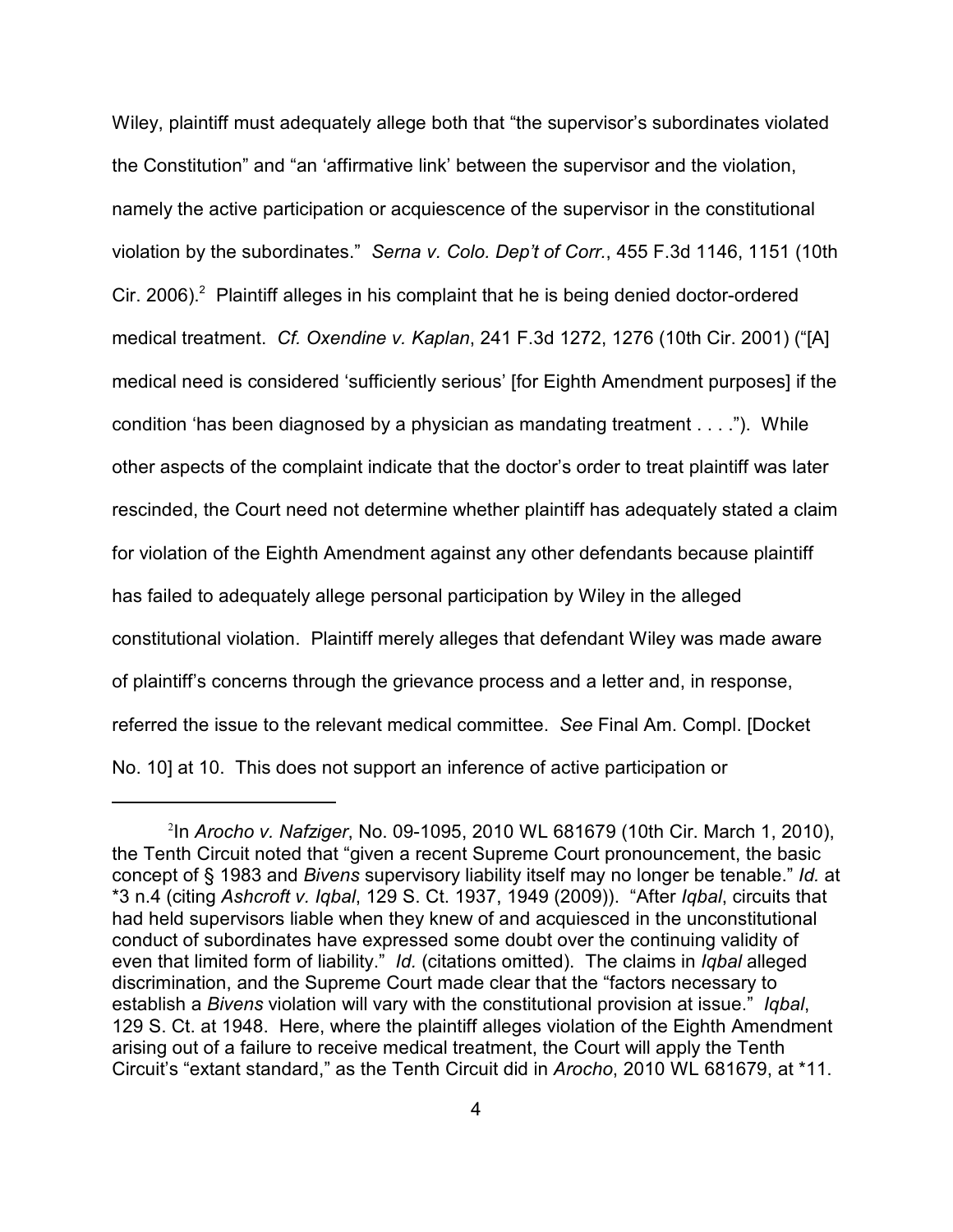acquiescence in the alleged constitutional violation. *See Serna*, 455 F.3d at 1151; *see also Arocho*, 2010 WL 681679, at \*11 ("The complaint bespeaks nothing more than a warden's reasonable reliance on the judgment of prison medical staff, which *negates* rather than supports liability.") (citations omitted).

Plaintiff has also filed a motion to consolidate [Docket No. 57] this action with *Bradshaw v. Lappin*, No. 07-cv-02422-MSK-BNB. The Local Rules require that a "motion to consolidate shall be decided by the district judge to whom the oldest numbered case involved in the proposed consolidation is assigned for trial." D.C.COLO.LCivR 42.1. This matter is the newer case of the two proposed for consolidation and, therefore, the motion must be denied. $3$ 

Finally, plaintiff filed a Motion for Court to Place Lawsuit on Top of Pro Bono Case List [Docket No. 45] and objects [Docket No. 55] to the magistrate judge's denial of that motion [Docket No. 50]. The Court is not persuaded that the magistrate judge's denial of that non-dispositive motion was "clearly erroneous or contrary to law." 28 U.S.C. § 636(b)(1)(A).<sup>4</sup>

For the foregoing reasons, it is

**ORDERED** that the Recommendation of United States Magistrate [Docket No. 72] is accepted for the reasons stated herein. It is further

<sup>&</sup>lt;sup>3</sup>Plaintiff has filed a motion to consolidate in No. 07-cv-02422.

While the magistrate judge incorrectly noted that "the record bears no indication <sup>4</sup> that Plaintiff has made efforts to obtain counsel for himself," Order [Docket No. 50] at 2; *cf.* Mot. [Docket No. 45] at 10, this does not undermine the other bases cited for denying plaintiff's motion. Furthermore, if the complexity of this case or plaintiff's ability to represent himself changes as the litigation progresses, the relevant analysis might similarly change to an extent justifying renewal of the motion.